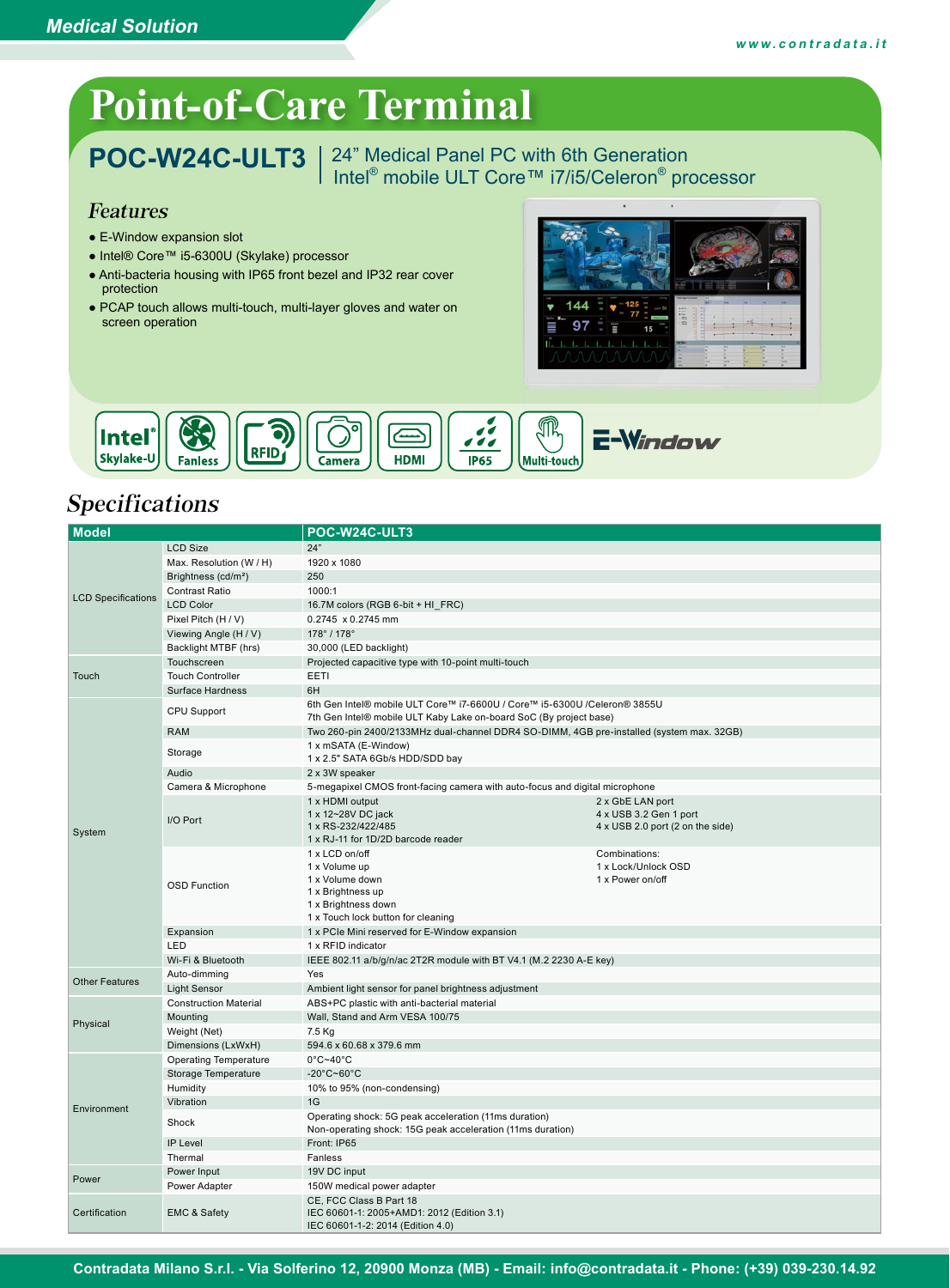## Ordering Information

| Part No.                   | Description                                                                                                                                                                                |
|----------------------------|--------------------------------------------------------------------------------------------------------------------------------------------------------------------------------------------|
| POC-W24C-ULT3-C/PC/4G-R11  | 24" 250cd/m <sup>2</sup> FHD Medical panel PC, Intel® Skylake Dual Core Celeron® 3855U Processor (1.60 GHz),<br>1*4GB DDR4, 802.11a/b/g/n/ac, PCAP touchscreen, 5M camera, microphone, R11 |
| POC-W24C-ULT3-i5/PC/4G-R11 | 24" 250cd/m <sup>2</sup> FHD Medical panel PC, Intel® Skylake Dual Core Core™ i5-6300U Processor (2.4 GHz),<br>1*4GB DDR4, 802.11a/b/g/n/ac, PCAP touchscreen, 5M camera, microphone, R11  |
| POC-W24C-ULT3-i7/PC/4G-R11 | 24" 250cd/m <sup>2</sup> FHD Medical panel PC, Intel® Skylake Dual Core Core™ i7-6600U Processor (2.60 GHz),<br>1*4GB DDR4, 802.11a/b/g/n/ac, PCAP touchscreen, 5M camera, microphone, R11 |

### **Options**

| Part No.                  | <b>Description</b>                                                                                        |
|---------------------------|-----------------------------------------------------------------------------------------------------------|
| MEDP-HD-R10               | Metal handle covered with soft rubber                                                                     |
| MEDP-MF-RFID-R11          | Mifare RFID reader, 13.56MHz, with LED indicator, 200mm antenna, RFID & LED cable, IEI assembly<br>only   |
| MEDP-TPM-03-R10           | Trusted platform module kit with 150mm cable, IEI assembly only                                           |
| POC-17C-ULT3-W10E64-V-R10 | OS Image with Windows Embedded Standard 10 E Value 64-bit for POC-17C/W24C Series, with DVD-<br>ROM, RoHS |

### IQ Mounting Options

| Item                  | Part No.         |
|-----------------------|------------------|
| <b>Wall Mount Kit</b> | AFLWK-19B        |
| Arm                   | <b>ARM-31-RS</b> |
| <b>Stand</b>          | STAND-A21-R10    |

#### Packing List

| <b>Item</b>          | Part No.            | $Q'$ tv | Remark                                                           |
|----------------------|---------------------|---------|------------------------------------------------------------------|
| <b>Power Adapter</b> | 63040-010150-400-RS |         | 150W medical power adapter<br>Input: 90V~264V AC; Output: 19V DC |
| <b>Power Cord</b>    |                     |         | European power cord, 183 cm, C13                                 |